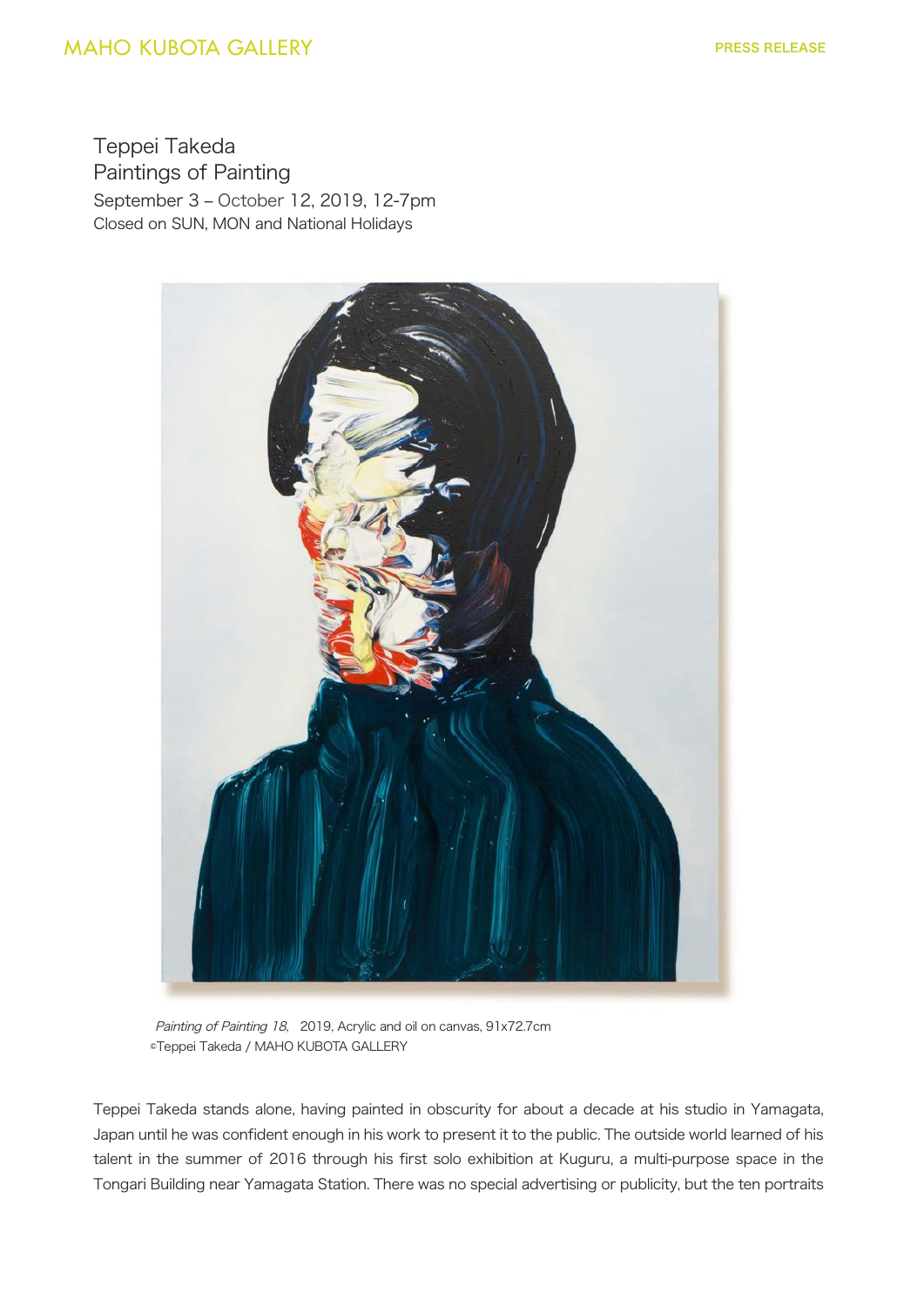that he exhibited had such an impact on viewers that the news soon spread, reaching people who would travel to Yamagata from far away to see his works and collectors hoping to buy. Such a development starting in a small regional city was unusual for the Japanese art world, in which information tends to focus on the big cities.

Many people who wondered what was so attractive about Takeda's art before actually seeing it face to face have found themselves riveted by its powerful presence, which far exceeds any expectations derived from a small photo in an art magazine and images uploaded to social networks. We have to ask exactly what is it that makes Takeda's art so special in an age when painting has long been declared dead.

The subjects of Takeda's paintings are people's faces, so they would be considered portraits, the most standard of painting formats. However, each face being represented is turned into an abstraction through strong brush strokes, and the completed painting takes the form of something that is clearly anonymous, rather than the face of a specific individual. From a slight distance, viewers notice that his portraits are defined by the materiality of firmly applied paint, and then perhaps discern the vividness of the brush strokes, the traces of the flowing strokes of the paint, and the luster of the generous applications of paint that catch the light. This is the format of painting that we are familiar with, and, based on what we already know about painting, these are the sorts of things we expect to see from such a distance. The portrait is already giving off a strong message—the very simple message that one is currently viewing a painting. But then, as the viewer moves closer one step at a time, a deeper understanding emerges, posing the question of what it means to view a painting.

That is definitely not a conceptual issue. Instead, it is profoundly related to the artist's methodology. Takeda produces his paintings using the following process. He begins with a preliminary sketch (esquisse). The underlying basis of the sketch is an enormous volume of references the artist has assimilated up to that point. That is accompanied by a straightforward, honest adherence to what he currently wants to portray, executed with a degree of extemporaneousness. The artist goes on to paint the same image some twenty to fifty times, but he accepts only one of those images as the subject of his final painting. In other words, a painting that he has produced becomes the subject of his painting. This practice sounds simple, but the process has come about as the result of the emotional struggle that Takeda has faced. This, I feel, is the secret of the strength that can be sensed in his works.

The subsequent creative process is not described here, but as a result of the artist's long hours of grappling with the initial sketch, the eventual painting enables us to perceive the painterly system and beauty of form, together with the mechanism that moves the viewer emotionally. And through that perception, we come to realize that the aura we had interpreted from a far-off perspective as the texture of the painting was entirely a deliberate creation of the artist—something that should not even exist; created from zero. The final painting is completely different from the sketch, and as such it sheds light on how we relate to paintings.

This thirty-day exhibition presents about ten portraits that Takeda produced over a year and a half. In our post-truth age, these paintings provide a vital demonstration of the significance of taking a close look at what we see.